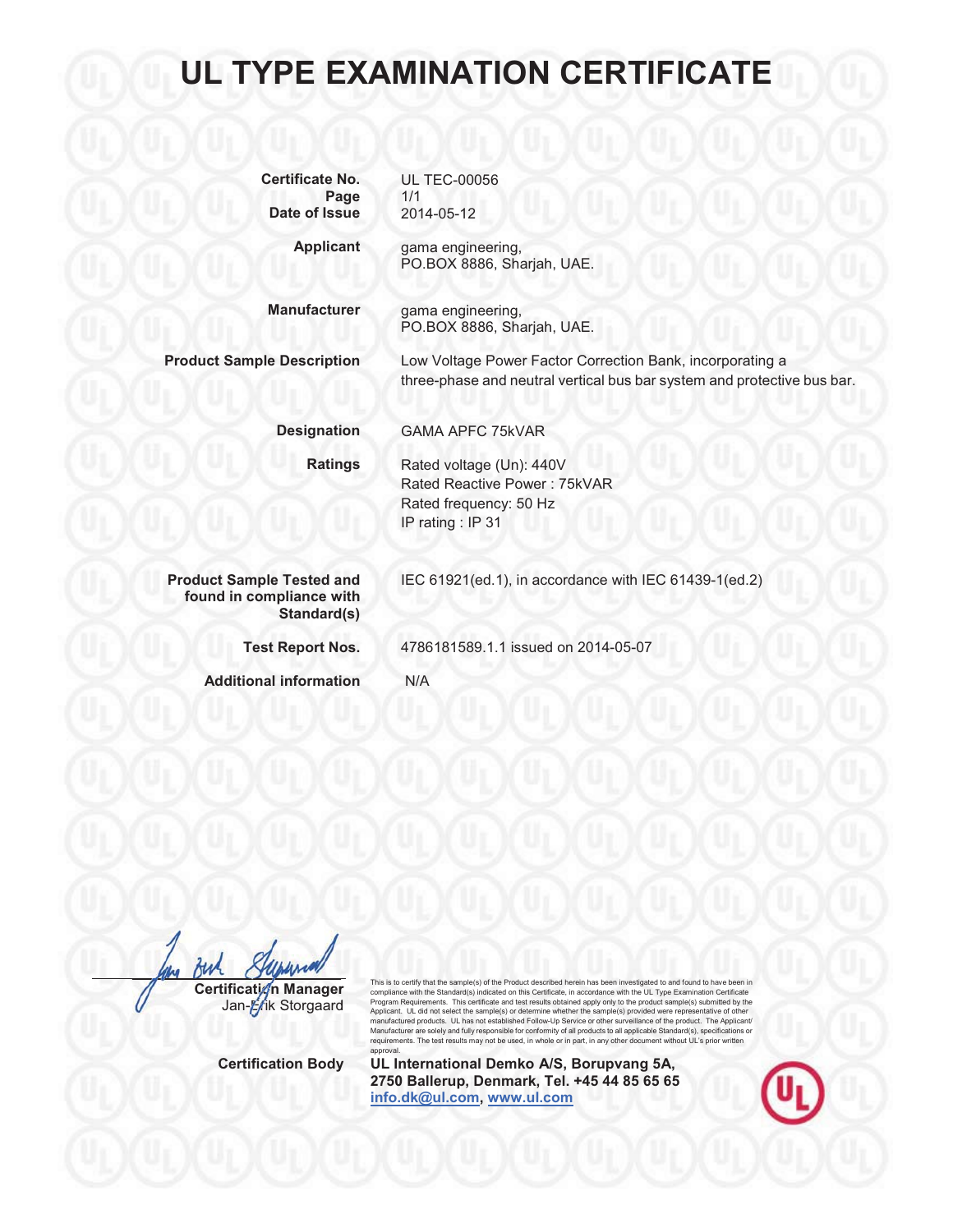| <b>Certificate No.</b><br>Page<br>Date of Issue                             | <b>UL TEC-00062</b><br>1/1<br>2014-06-05                                                                                             |
|-----------------------------------------------------------------------------|--------------------------------------------------------------------------------------------------------------------------------------|
| <b>Applicant</b>                                                            | Gama Engineering,<br>P O BOX 8886, Sharjah, UAE.                                                                                     |
| <b>Manufacturer</b>                                                         | Gama Engineering,<br>P O BOX 8886, Sharjah, UAE.                                                                                     |
| <b>Product Sample Description</b>                                           | Low Voltage Power Factor Correction Bank, incorporating a<br>three-phase and neutral vertical bus bar system and protective bus bar. |
| <b>Designation</b>                                                          | <b>GAMA APFC 175kVAR</b>                                                                                                             |
| <b>Ratings</b>                                                              | Rated voltage (Un): 440V<br>Rated Reactive Power: 175kVAR<br>Rated frequency: 50 Hz<br>IP rating: IP 31                              |
| <b>Product Sample Tested and</b><br>found in compliance with<br>Standard(s) | IEC 61921(ed.1), in accordance with IEC 61439-1(ed.2)                                                                                |
| <b>Test Report Nos.</b>                                                     | 4786181595.1.1 issued on 2014-05-30                                                                                                  |
| <b>Additional information</b>                                               | N/A                                                                                                                                  |

fwh **Certification Manager** Jan-Erik Storgaard Storgaard

This is to certify that the sample(s) of the Product described herein has been investigated to and found to have been in compliance with the Standard(s) indicated on this Certificate, in accordance with the UL Type Examination Certificate<br>Program Requirements. This certificate and test results obtained apply only to the product sample(s) su Applicant. UL did not select the sample(s) or determine whether the sample(s) provided were representative of other<br>manufactured products. UL has not estabilished Follow-Up Service or other surveillance of the product. requirements. The test results may not be used, in whole or in part, in any other document without UL's prior written approval.

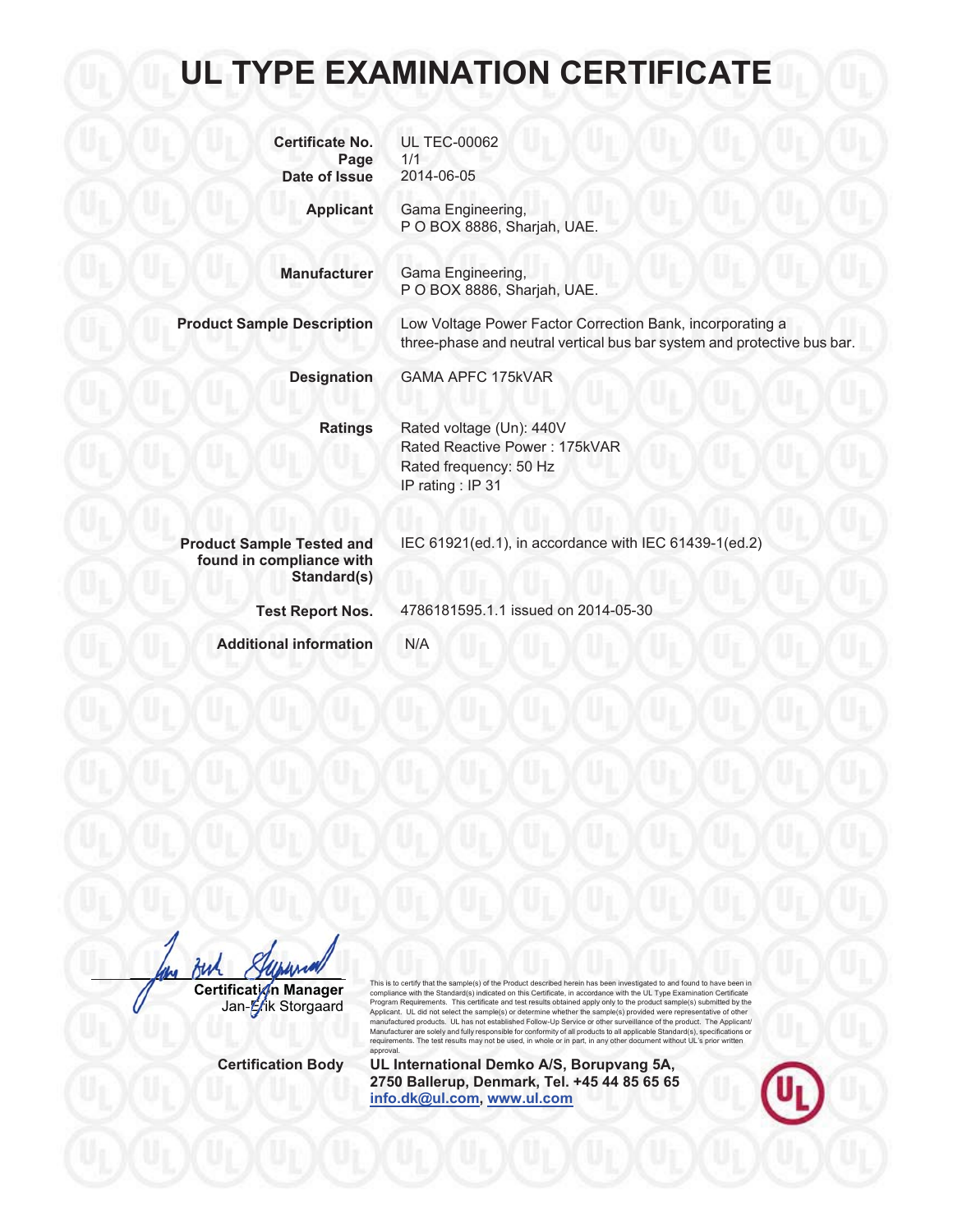| <b>Certificate No.</b><br>Page<br>Date of Issue                             | <b>UL TEC-00063</b><br>1/1<br>2014-06-05                                                                      |
|-----------------------------------------------------------------------------|---------------------------------------------------------------------------------------------------------------|
| <b>Applicant</b><br><b>Manufacturer</b>                                     | Gama Engineering,<br>P O BOX 8886, Sharjah, UAE.                                                              |
| <b>Product Sample Description</b>                                           | Gama Engineering,<br>P O BOX 8886, Sharjah, UAE.<br>Low Voltage Power Factor Correction Bank, incorporating a |
|                                                                             | three-phase and neutral vertical bus bar system and protective bus bar.                                       |
| <b>Designation</b>                                                          | <b>GAMA APFC 375kVAR</b>                                                                                      |
| <b>Ratings</b>                                                              | Rated voltage (Un): 440V<br>Rated Reactive Power: 375kVAR<br>Rated frequency: 50 Hz<br>IP rating: IP 31       |
| <b>Product Sample Tested and</b><br>found in compliance with<br>Standard(s) | IEC 61921(ed.1), in accordance with IEC 61439-1(ed.2)                                                         |
| <b>Test Report Nos.</b>                                                     | 4786181597.1.1 issued on 2014-05-30                                                                           |
| <b>Additional information</b>                                               | N/A                                                                                                           |

fuh **Certification Manager CertificationManager**Jan-Erk Storgaard

This is to certify that the sample(s) of the Product described herein has been investigated to and found to have been in compliance with the Standard(s) indicated on this Certificate, in accordance with the UL Type Examination Certificate<br>Program Requirements. This certificate and test results obtained apply only to the product sample(s) sub manufactured products. UL has not established Follow-Up Service or other surveillance of the product. The Applicant/<br>Manufacturer are solely and fully responsible for conformity of all products to all applicable Standard approval.